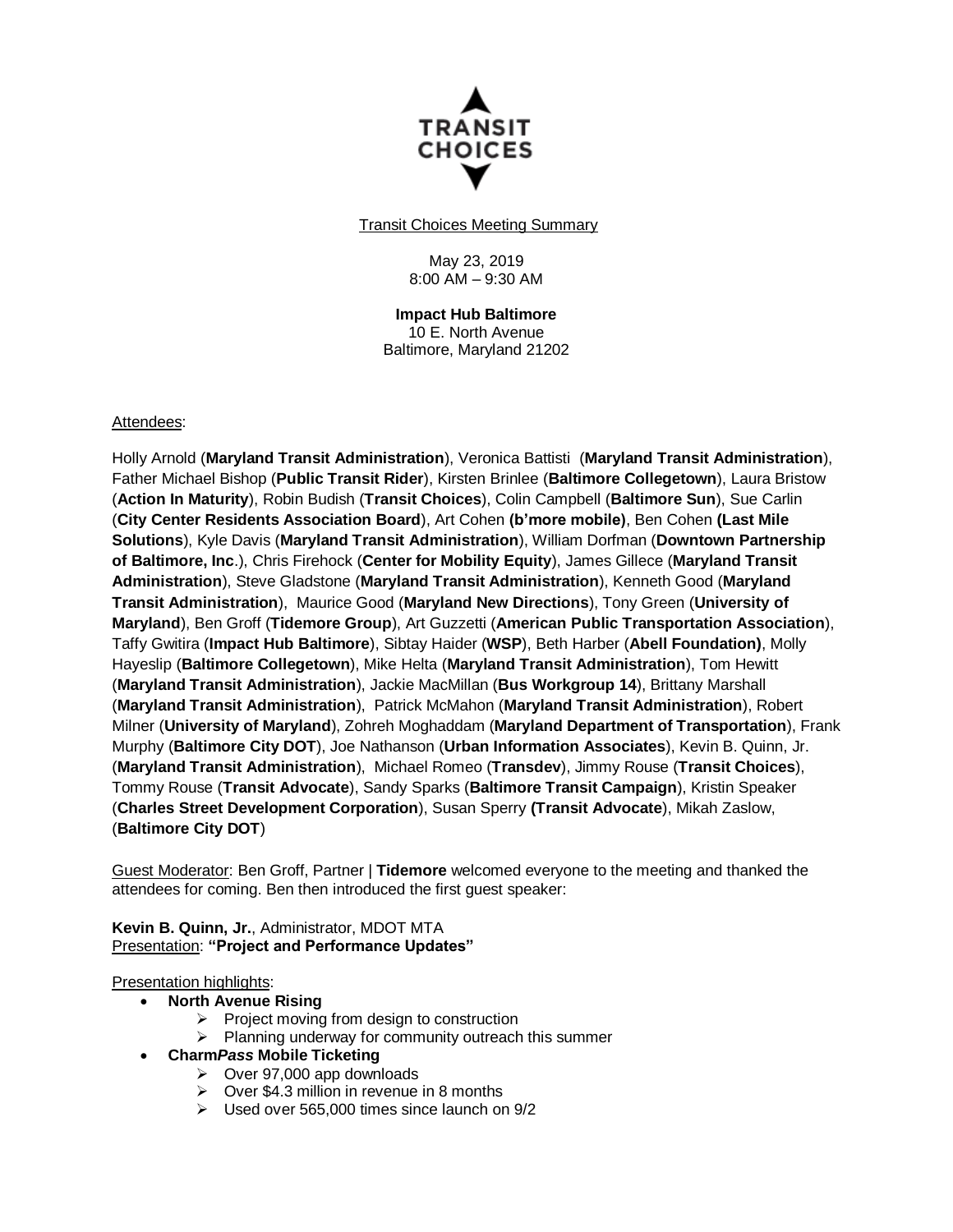### **Dedicated Bus Lanes**

- $\triangleright$  Released report in February
- > MTA Police continues active enforcement efforts
- $\triangleright$  7 additional miles of bus lanes with North Avenue Rising

### **Dedicated Bus Lane Enforcement**

- $\triangleright$  Targeted enforcement efforts through bus speed measurement.
- **Real-Time Bus Information**
	- $\triangleright$  Partnership with Transit app
	- $\triangleright$  Most popular routes for Transit app are CityLink Blue, CityLink Pink, and CityLink Orange
	- Used real-time data for February 2019 Service Change (first time in MDOT MTA history

## **Improving Real-Time Communication**

- $\triangleright$  Schedule based arrivals are now greyed out in the Transit App
- $\triangleright$  Allows riders to know when their ride is tracking in real-time

#### **Providing Accurate Real-Time Information**

- $\triangleright$  Accurate GPS Trackers
- $\triangleright$  Bus Assignment

### **Winter 2019 Service Change – Recap**

- $\triangleright$  Focused on reliability improvements
- $\triangleright$  Used real-time data for first time in agency's history
- $\triangleright$  Trip additions

### **2019 Summer Service Change**

- $\triangleright$  Every route analyzed and will be modified in some way
- Using data from current pick (February-March)

### **Bus Stop Design Guide**

- $\triangleright$  Provides guidance for the planning, placement, and design of BaltimoreLink bus stops
- $\triangleright$  Bus stop hierarchy and placement
- $\triangleright$  Bus stop location
- $\triangleright$  Amenities and accessibility
- $\triangleright$  Release anticipated this summer
- **Real-Time on Commuter Bus – Launching 5/23**
	- $\triangleright$  Involved coordination with 6 contractors
	- $\triangleright$  Will work across the State of Maryland
	- $\triangleright$  5th largest commuter bus system in the country
	- **▶ Customized GTFS feed**
	- Live feed undergoing testing and QA/QC
- **Real-Time Updates**
	- $\triangleright$  MARC Testing phase Anticipated launch in July
	- $\triangleright$  Light Rail Testing phase Anticipated launch in July
	- $\triangleright$  Metro Anticipated launch in fall
- **New Website**
	- $\triangleright$  Greatly improved mobile interface
	- $\triangleright$  Built to better address rider needs
	- $\triangleright$  Stronger focus on system information Routes and schedules at forefront of desktop and mobile-friendly design
	- Updated Trip Planner
- **Service Alert System**
	- $\triangleright$  Improved operational efficiency and quicker communication to riders
	- $\triangleright$  One click updates to Twitter, email, text messages, and website
	- $\triangleright$  Populates a GTFS-RT feed used by Transit app, displaying alerts to riders
	- $\triangleright$  The most effective digital communication system the agency has ever had
- **New Performance Improvement Page**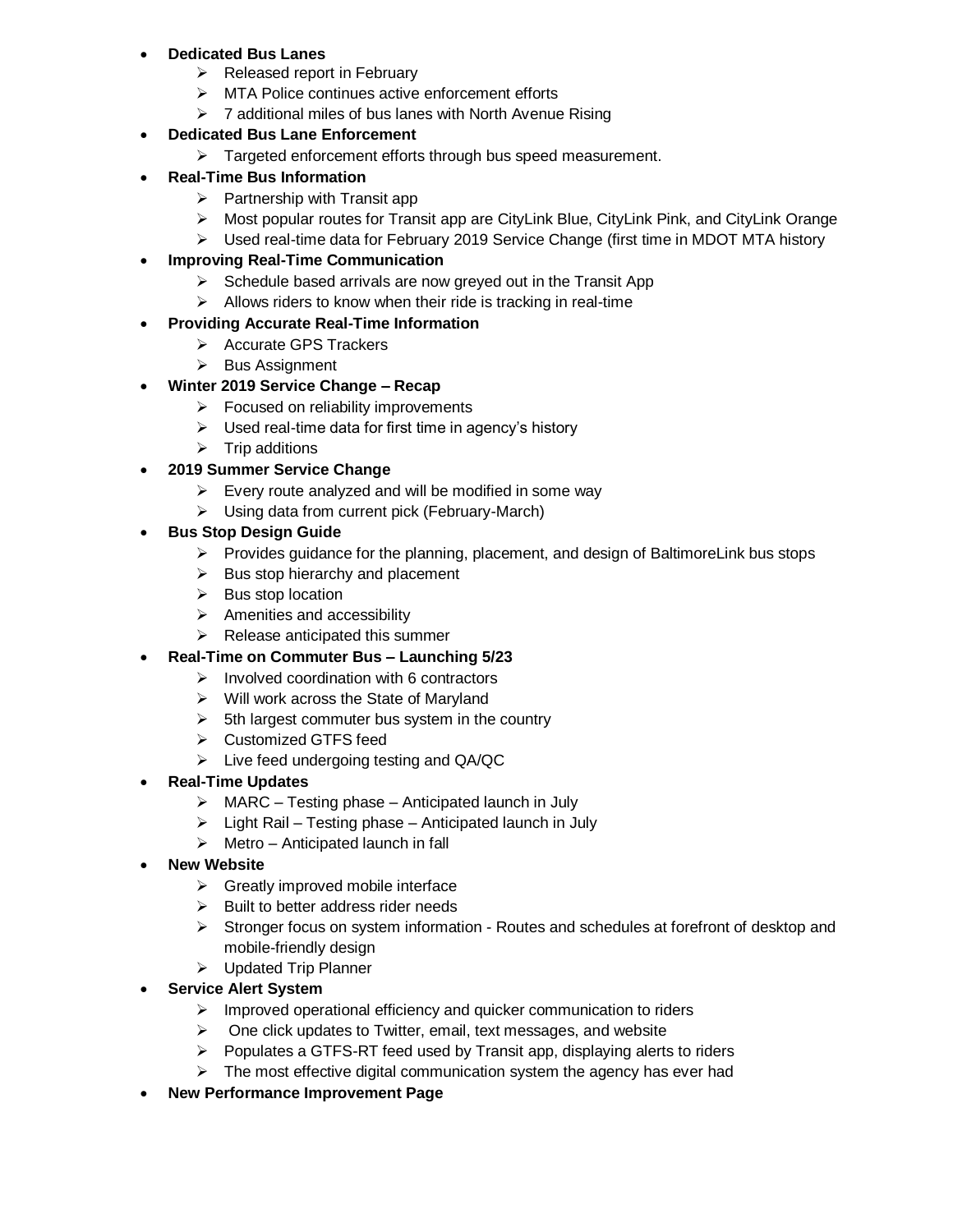- $\triangleright$  Searchable OTP by route by day
- $\triangleright$  Early, on-time, late
- $\triangleright$  Data going back to April 1, 2018
- $\triangleright$  Customizable durations
- $\triangleright$  Graph and tabular format

# Additional Comments:

- The North Avenue Rising project is moving from design to construction. This exciting project will move transportation forward in Baltimore City.
- The MTA is ushering in a new era of transparency and openness. A New Performance Improvement Page on the MTA website will allow searchable OTP (On-Time Performance) by route and by day.
- It was reported that some parking garages located in downtown Baltimore have been stopping buses on certain routes to let cars out of the garages. The end result is a delay in bus service. The MTA will work to resolve this issue.
- A "Road Diet", also called a lane reduction is a technique in transportation planning whereby the number of travel lanes and/or effective width of the road is reduced in order to achieve systemic improvement.
- The MTA Mobility program is going from three providers to two providers. Administrator Quinn recently met with the leadership of both companies to discuss ramping up operations to improve on-time performance.
- The MTA will consider having printed materials in various languages available at their Open House public meetings to accommodate diverse audiences.
- Every two weeks the MTA holds an internal "Bus Meeting" to troubleshoot problem routes.

## **Second Guest Speaker:**

**Arthur L. Guzzetti**, Vice President - Policy, American Public Transportation Association Presentation: **"Landscape of Funding for Public Transportation: A Federal / State / Local partnership."**

Presentation highlights:

- **Industry Revenue Sources (2016)**
- **Public Transportation and Passenger Rail**
- **Highway Trust Fund Shortfall**
- **Keys to Rebuilding America**
	- Becoming Democrats' Priority #2 *Priority #3 Never Gets Done*
	- Bipartisanship *President Trump's Support is Critical*
	- What are the "Pay-Fors"? *Increase the Gas Tax or Other Revenue*
	- $\triangleright$  Acting in 2019

# **APTA'S MOBILTY INNOVATION HUB**

- Autonomous Vehicles
- First/Last Mile Solutions
- $\triangleright$  Mobility Action Plans
- $\triangleright$  Microtransit
- > Mobility As A Service
- > Transit/TNC Partnerships & Agreements
- **State and Local Ballot Initiatives**
	- Nov. 8, 2016: 34 of 48 local and statewide ballot initiatives (69%) passed (approx.  $$170$ billion)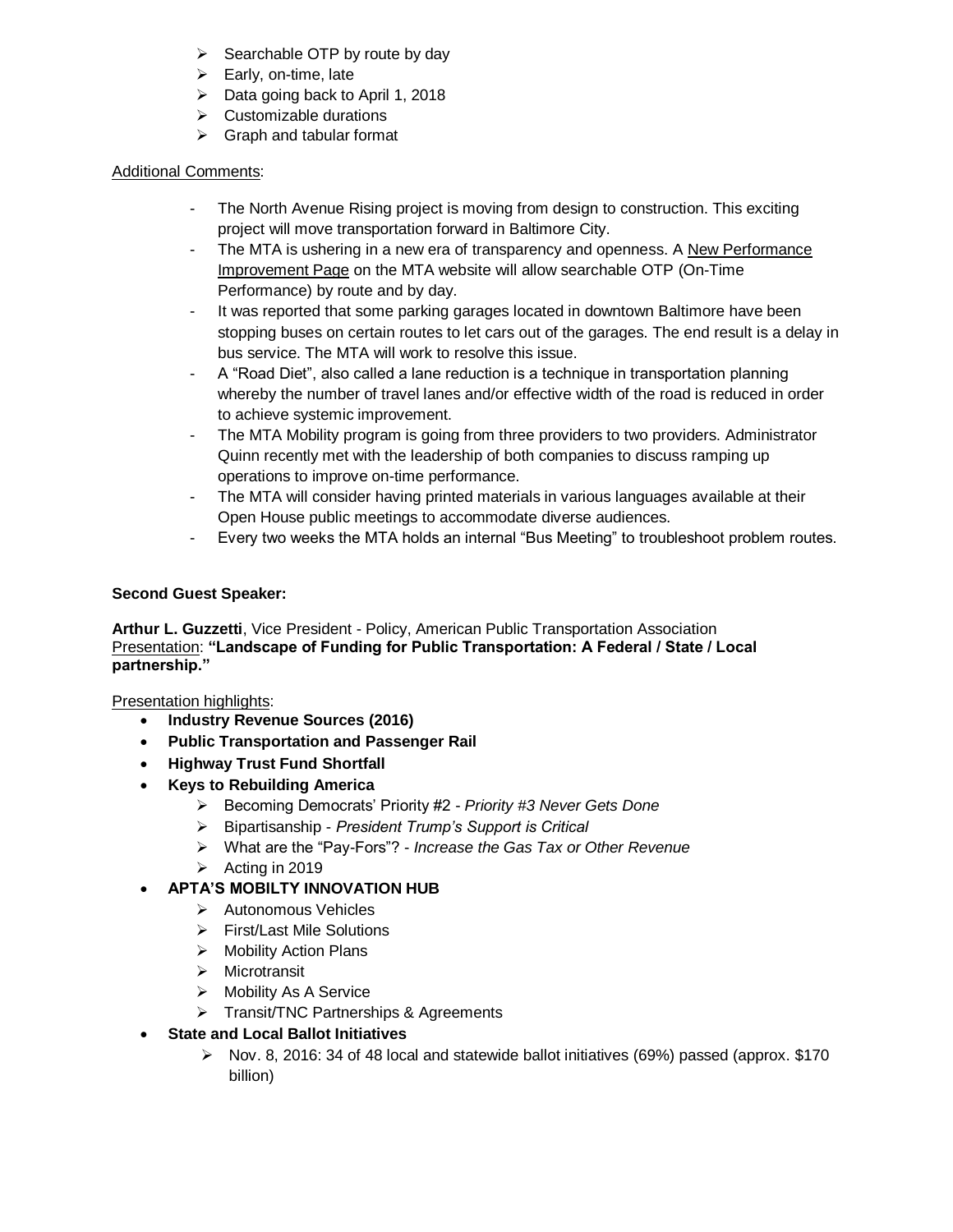- $\geq$  2016 Overall: 77 total transit measures appeared on ballots, the highest number on record, with 71% success rate.
- 2017: Voters approved 15 of 17 measures, an 88% success rate.
- $\triangleright$  Since 2000, the average success rate of transit measures is 71%.

# **Categories of State Legislative Initiatives:**

- $\triangleright$  Electric and hybrid vehicle fees
- $\triangleright$  Public-private partnerships
- $\triangleright$  State gas taxes
- $\triangleright$  Road tolls
- $\triangleright$  Bonding and debt
- $\triangleright$  Pilot projects
- $\triangleright$  Vehicle automation
- $\triangleright$  Mileage-based user fees
- **Public Transportation:** 
	- $\triangleright$  Backbone of a multi-modal lifestyle

## Additional Comments:

- Art Guzzetti acknowledged that Baltimore is very lucky to have Kevin Quinn as the MTA Administrator.
- The transportation funding landscape is such that we now have more funds for transportation projects than ever before.
- The keys to rebuilding America require that infrastructure projects must be a top priority.
- We must remain vigilant to keep public transit moving and all equipment in good working condition.

## **Other Business:**

- Jimmy Rouse, on behalf of Transit Choices acknowledged and thanked both guest speakers for their relevant and informative presentations. He also thanked the meeting attendees for their continued interest and participation. The Transit Choices meetings provide an important forum for the exchange of ideas and information regarding public transit in Baltimore.
- The Transit Choices online committees are up and running! If you are interested in joining a committee, please contact robin@transitchoices.org
	- **The next round of BaltimoreLink improvements**
	- **Charm City Circulator & the Water Taxi**
	- **Regulations for Dockless Scooters & Bikes**
	- **Future Mobility**
	- **North Avenue Rising Phase ll: Economic & Transit Development**
	- **Regional Transportation Plan**
	- **Funding & Governance**
- The North Avenue Rising online committee has organized a Stakeholders meeting on June 5, 2019. The purpose of the meeting is to create a vision for economic and transit development along the corridor, and work for its implementation. Mr. Rouse stated that he and others, have always had a dream of putting a modern streetcar along the corridor to connect east & west Baltimore.
- Transit Choices has received funding to support a BaltimoreLink Bus Rider Survey project. The survey project follows a December 2018 Transit Choices meeting at which MTA Administrator Kevin Quinn shared a presentation on data being collected by the MTA. This survey will complement the MTA's efforts, but will particularly focus on gathering feedback specifically from Baltimore City bus riders. Once the survey is complete, Transit Choices will provide recommendations to the MTA based on the data collected. Annapolis-based OpinionWorks will conduct the survey.
- Upcoming Transit Choices meeting presentations will include: